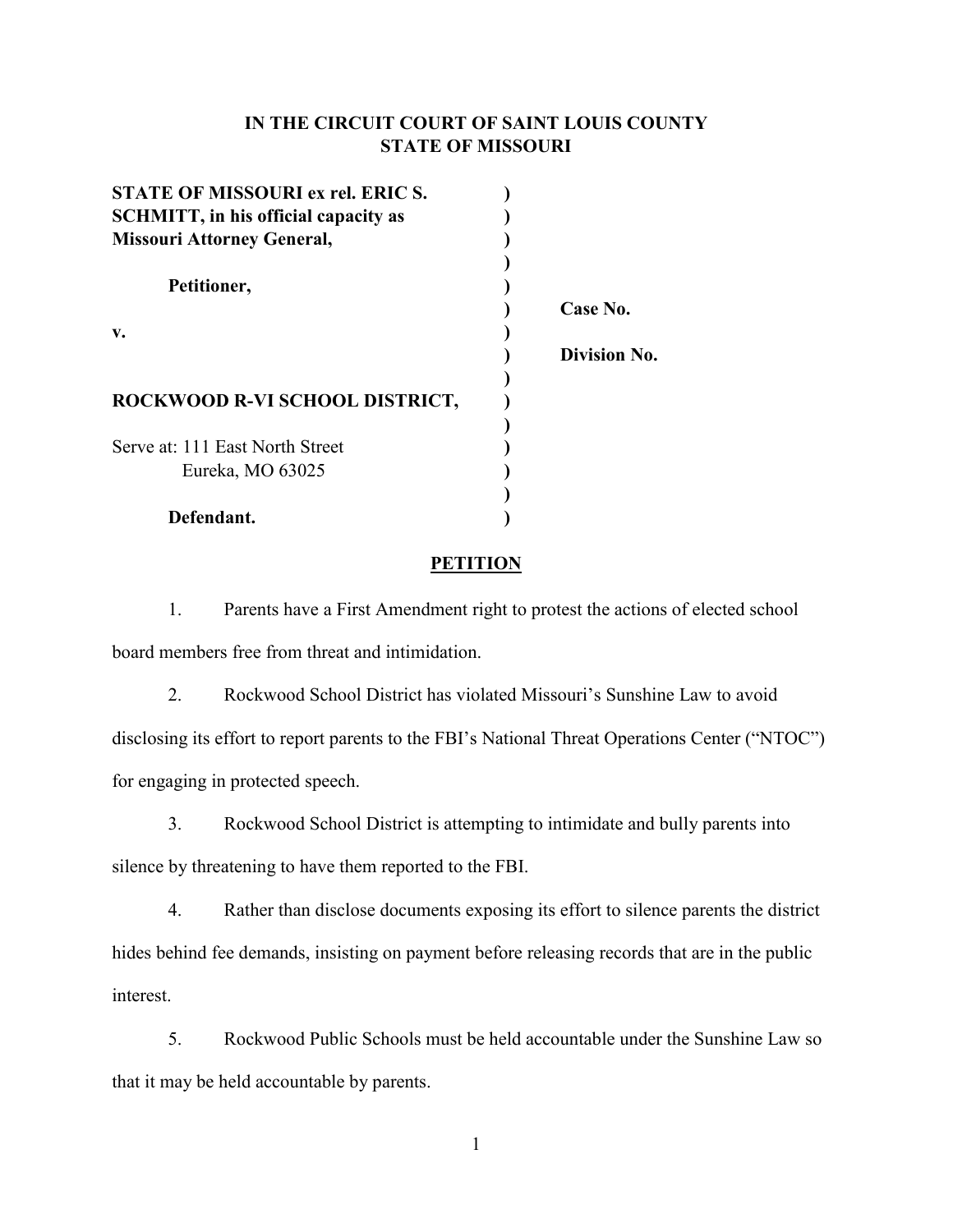6. The Attorney General brings this action on behalf of the state of Missouri to enforce the Sunshine Law and to ensure that parents have access to Rockwood School District's records as required by law.

### **Rockwood School District and Reporting Parents to the FBI**

7. On September 29, 2021, the National School Boards Association ("NSBA") made public its letter to the US Department of Justice demanding federal law enforcement agents take action against parents for engaging in what the NSBA described as "domestic terrorism and hate crimes." NSBA letter, *Federal Assistance to Stop Threats and Acts of Violence Against Public Schoolchildren, Public School Board Members, and Other Public School District Officials and Educators*, September 29, 2021, p. 2, attached as Exhibit A.

8. The DOJ responded five days later with a directive to the FBI and all US Attorneys to begin working with local law enforcement to develop strategies to "identify" and "prosecute" "threats" from parents. Memorandum from Attorney General Merrick Garland, October 4, 2021, attached as Exhibit B.

9. Accompanying the Garland memo was an official DOJ press release announcing that "threats of violence against school board members" could be reported to the FBI through the bureau's National Threat Operations Center (NTOC) online portal or "national tip line." Department of Justice, Office of Public Affairs, Press release Number 21-960, available at [https://www.justice.gov/opa/pr/justice-department-addresses-violent-threats-against-school](https://www.justice.gov/opa/pr/justice-department-addresses-violent-threats-against-school-officials-and-teachers)[officials-and-teachers](https://www.justice.gov/opa/pr/justice-department-addresses-violent-threats-against-school-officials-and-teachers) 

10. On information and belief, following the release of the Garland memo and DOJ press release, Rockwood Public Schools posted a link on its website to the FBI's threat reporting center in order to intimidate and silence parents.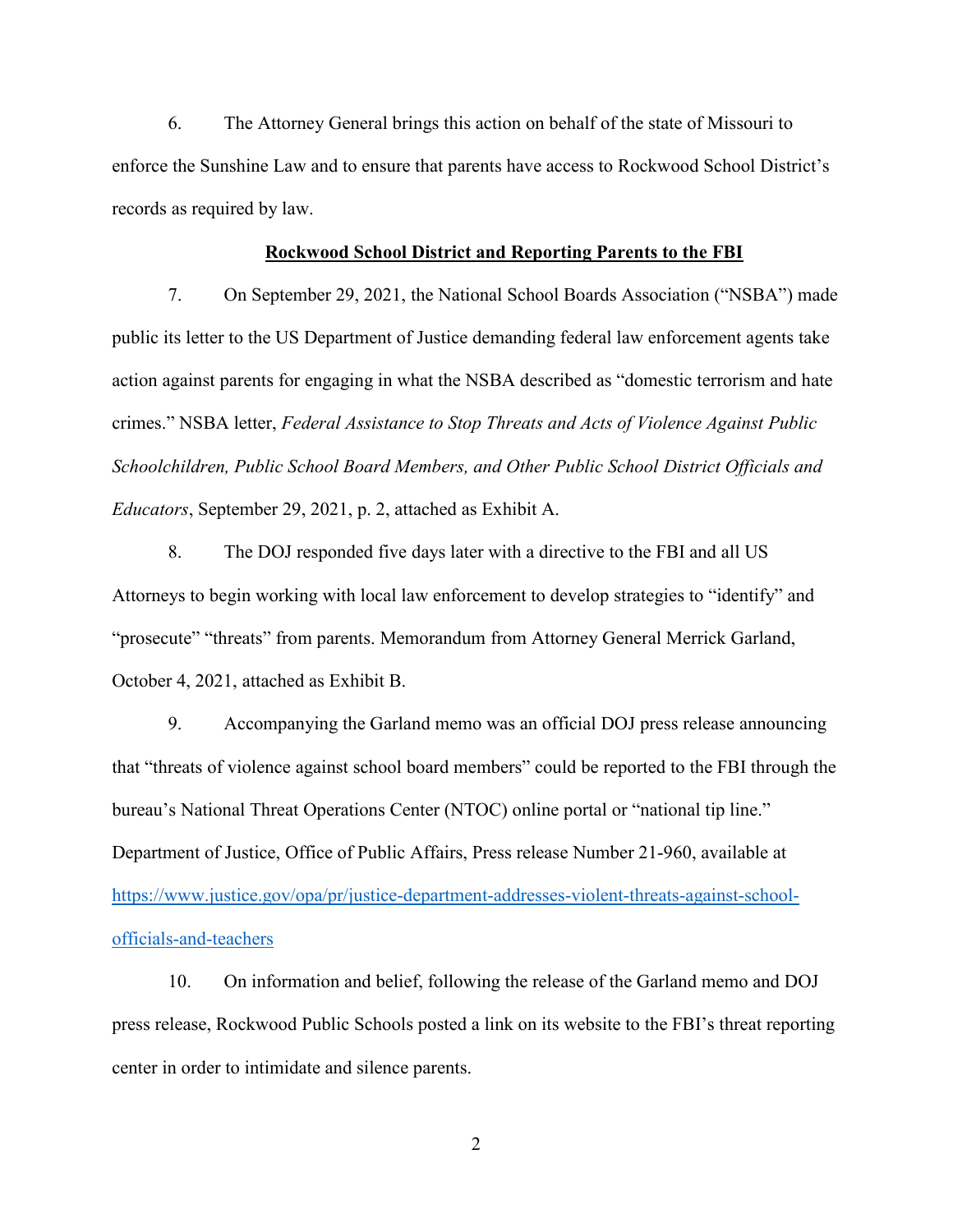11. On November 19, 2021, the Missouri Attorney General's Office sent three open records requests to Rockwood seeking records relating to the district's policy of reporting parents to the FBI. Sunshine Law Requests to Rockwood School District attached as Exhibits C, D and E.

12. Rather than provide the requested records the district responded by demanding advance payment of fees before granting access to the records.

13. Demanding advance payment of fees as a precondition of releasing records is not permitted under the Sunshine Law except in narrow circumstances not applicable here.

14. Rockwood School District is impermissibly using its fee demand as a pretext for withholding important records that are in the public interest.

15. The Missouri Sunshine Law provides the public with critical tools to ensure government remains transparent, honest and efficient.

16. The Sunshine Law declares it is the State of Missouri's public policy that "meetings, records, votes, actions, and deliberations of public governmental bodies be open to the public[.]" § 610.011, RSMo.

17. In the face of the Sunshine Law's mandate of open and transparent government, Rockwood School District has improperly hindered public access to open records.

18. Rockwood School District violated § 610.026, RSMo, by demanding advance payment of fees before granting access to open records.

#### **Parties**

19. Eric S. Schmitt is the duly elected Attorney General of Missouri.

20. Under Missouri law, "[t]he attorney general shall institute, in the name and on behalf of the state, all civil suits and other proceedings at law or in equity requisite or necessary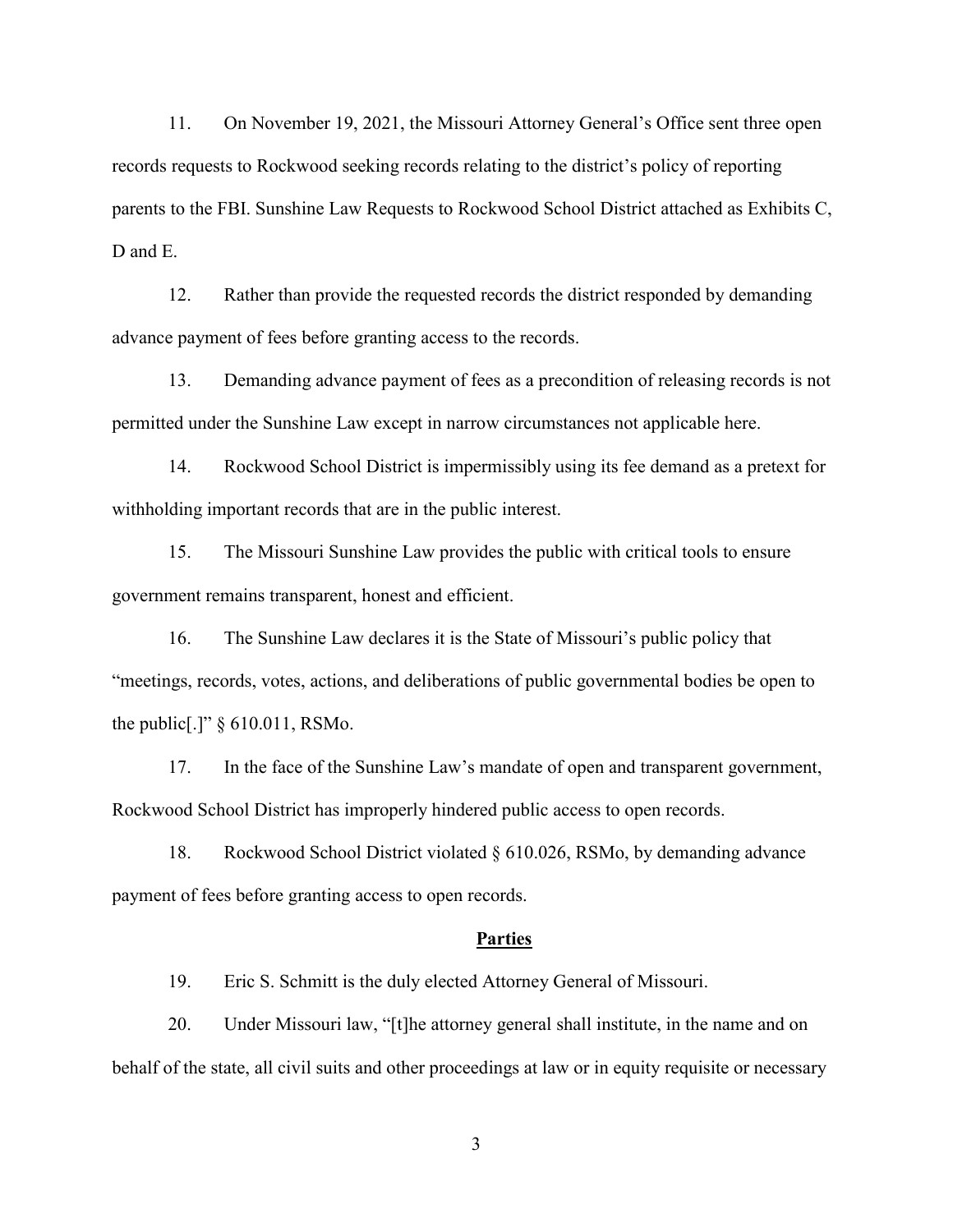to protect the rights and interests of the state, and enforce any and all rights, interests or claims against any and all persons, firms or corporations in whatever court or jurisdiction such action may be necessary; and he may also appear and interplead, answer or defend, in any proceeding or tribunal in which the state's interests are involved." § 27.060, RSMo.

21. In addition, pursuant to § 610.027.1, RSMo., the Attorney General has authority to seek judicial enforcement of the Missouri Sunshine Law.

22. Defendant Rockwood R-VI School District is a public governmental body under § 610.010, RSMo., and its meetings, actions, and records are subject to the provisions of Missouri's Sunshine Law.

#### **Jurisdiction and Venue**

23. This Court has subject-matter jurisdiction over this action pursuant to §§ 610.027 and 610.030, RSMo.; Missouri Supreme Court Rule 92; and Missouri Constitution Article V, § 14.

24. This Court has personal jurisdiction over Rockwood School District because the District's principal place of business is in St. Louis County, Missouri.

25. Venue is proper in this Court under § 610.027.1, RSMo., because the District's principal place of business is in St. Louis County, Missouri.

### **Allegations Common to All Counts**

## *I. The Sunshine Law requires public governmental bodies to provide the public with access to public records unless otherwise provided by law.*

26. The Missouri Sunshine Law establishes the State's public policy in favor of, and its commitment to, open and transparent government. The Sunshine Law is codified in §§ 610.010 to 610.200, RSMo.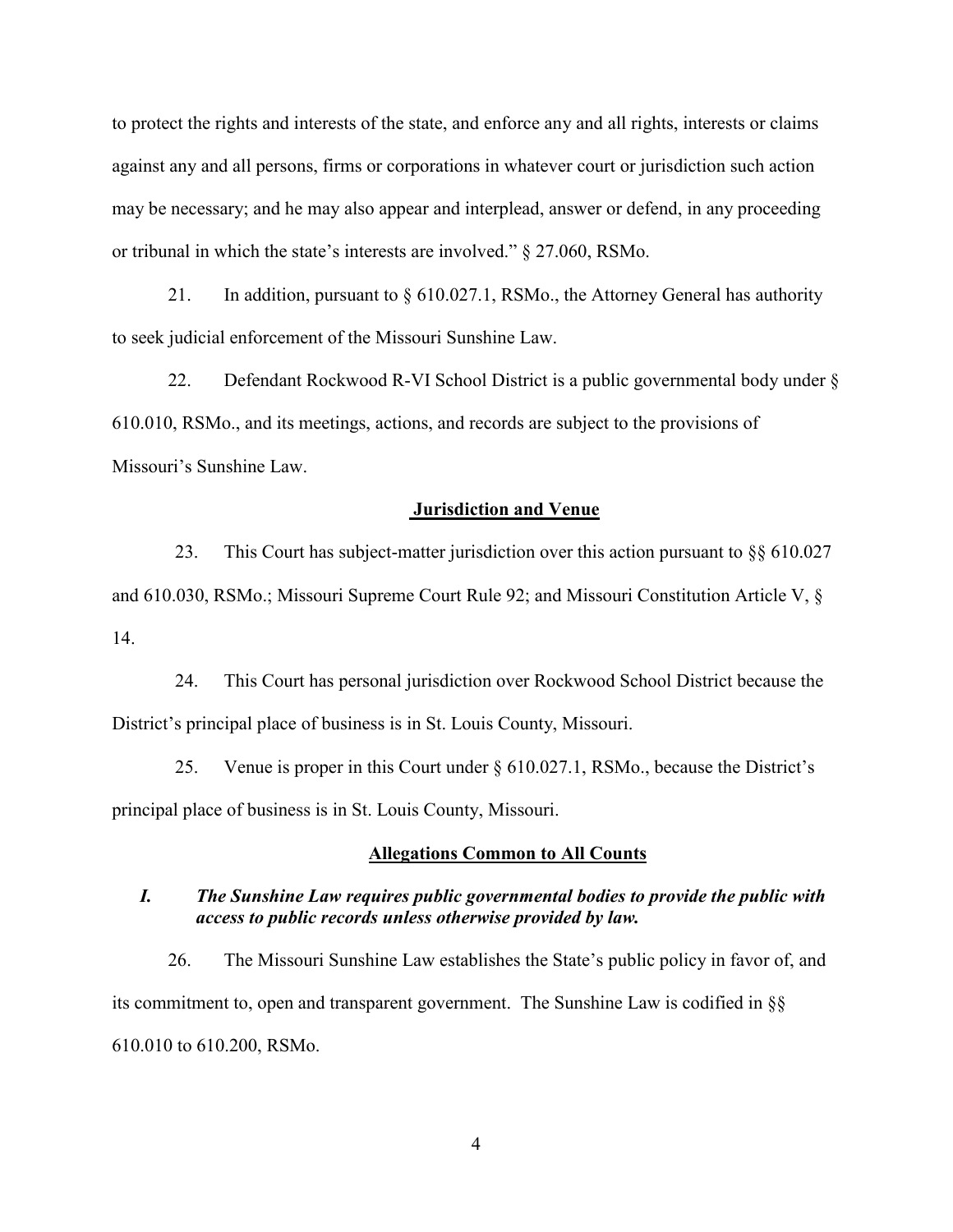27. "It is the public policy of this state that meetings, records, votes, actions, and deliberations of public governmental bodies be open to the public[.]" § 610.011.1, RSMo.

28. Pursuant to that clear public policy, "all public records of public government bodies *shall* be open to the public for inspection and copying[,]" § 610.011, RSMo. (emphasis added)

29. Public governmental bodies are only permitted to charge fees for public records consistent with § 610.026, RSMo.

30. Public governmental bodies are not authorized under the Sunshine Law to institute blanket fee policies that serve to frustrate the public's access to open records.

31. Public governmental bodies, including school districts, are not permitted to line their local coffers with fees collected under the Sunshine Law. They are required to remit any collected fees to the director of the Department of Revenue for deposit in the state general revenue fund.

32. The District is aware of its obligations under the Sunshine Law and has adopted Board Policy 1450 – Release of Information – to effectuate the District's compliance with  $\S$ 610.010 *et seq.* Policy 1450, adopted August 3, 2004 attached as Exhibit F.

*II. The District hindered public access to records by demanding advance payment of fees to produce records, improperly assessing fees for making copies, failing to provide access to requested records and improperly retaining Sunshine fees.*

33. The Attorney General's Office November 19, 2021, Sunshine requests sought disclosure of three types of records:

- a. Emails between board members and the FBI or DOJ;
- b. Emails relating to parents that had been, or were being considered to be, reported to the FBI;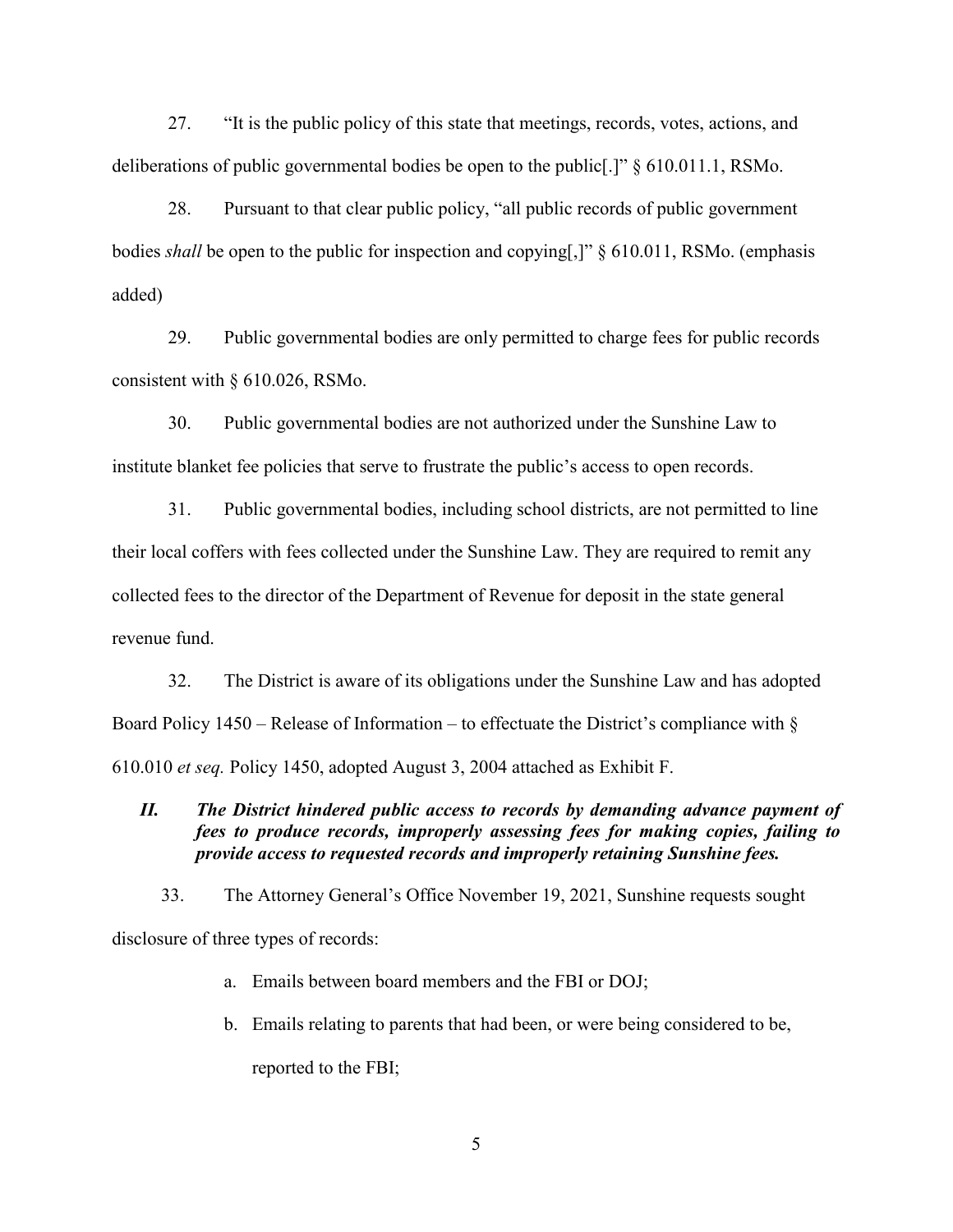c. Emails related to how the decision was made to post a link to the FBI tip line on the district's website.

34. The requests were narrowly tailored as to topic, medium, timeframe and personnel.

35. The first request sought all email communication, for a seven-week period, between eight specific district officials and anyone communicating from FBI, DOJ, DESE or MSBA email domains. Exhibit C

36. The second request sought only electronic communications between district personnel in which a parent had either been reported to the FBI, or was considered for reporting to the FBI. Exhibit D

37. The third request sought only electronic communications between board members and administration discussing the district's decision to post a link to the FBI's threat reporting line on its website. Exhibit E.

38. None of the requests sought anything other than electronic records.

39. The AGO requested that the district waive all fees as the records requested were in the public interest and likely to contribute to a better understanding of the operations or activities of the district.

40. The District responded to the AGO with three letters addressing each of the AGO's requests. Letter from Rockwood School District Custodian of Records to AGO, November 19, 2021, attached as Exhibits G, H and I.

41. Each of the three letters were substantively identical in that each asserted that fulfilling the AGO's request would require "considerable time and expense," because the district would have to "review and compile large amounts of communication." *Id.*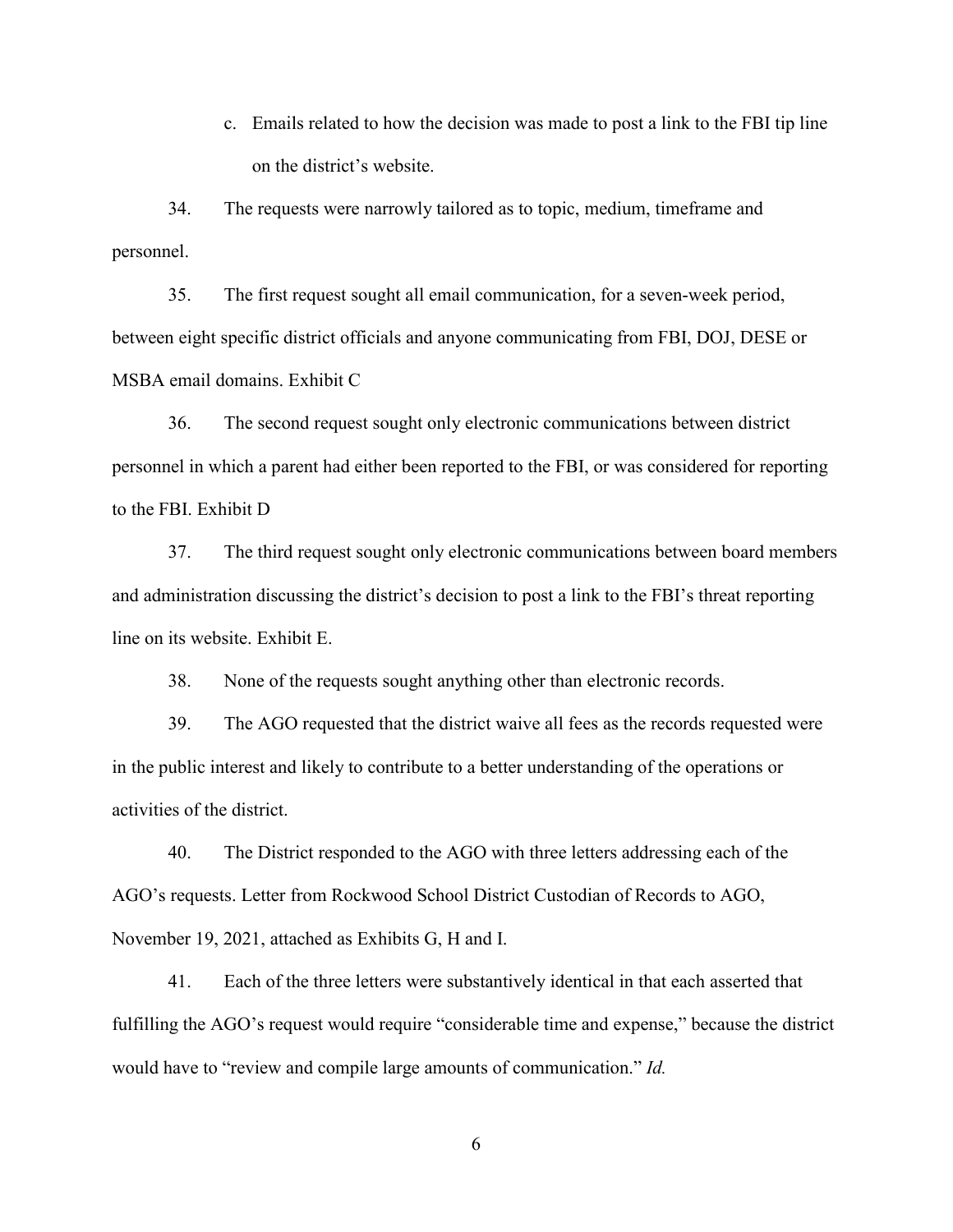42. Each of the letters stated that the district would have responsive records gathered on or before December 14, 2021, but would not produce any records until the AGO either paid the district a deposit, or narrowed its search request. *Id*.

43. The AGO responded to the district by letter expressing its concern with the volume of records the district purported to have relating to reporting parents to the FBI, and again asking the district to waive fees because the records sought were clearly in the public interest. Letter from General Counsel to Rockwood School District Custodian of Records, December 01, 2021, attached as Exhibit J.

44. District's legal counsel responded to the Attorney General's renewed request by letter. Letter from attorney Lisa O. Stump to General Counsel, December 03, 2021, attached as Exhibit K.

45. Through its attorney, the district made clear it was knowingly and intentionally violating the Sunshine Law, and expressed its intent to continue doing so. *Id*.

46. The district stated that because "almost every request" it receives purports to be in the public interest, it has adopted a "uniform and consistent" policy of not waiving fees. *Id*.

47. The district also stated that it was requesting a "cost deposit" in order to "prepare copies" of requested records even though all records requested were electronic in nature and do not require copying. *Id*.

48. The district further stated that even though it would have responsive records available on or before December 14, 2021, it would only "proceed with assembling the documents" responsive to the AGO's request "once it receives payment of the fees" it demanded in its prior correspondence. *Id*.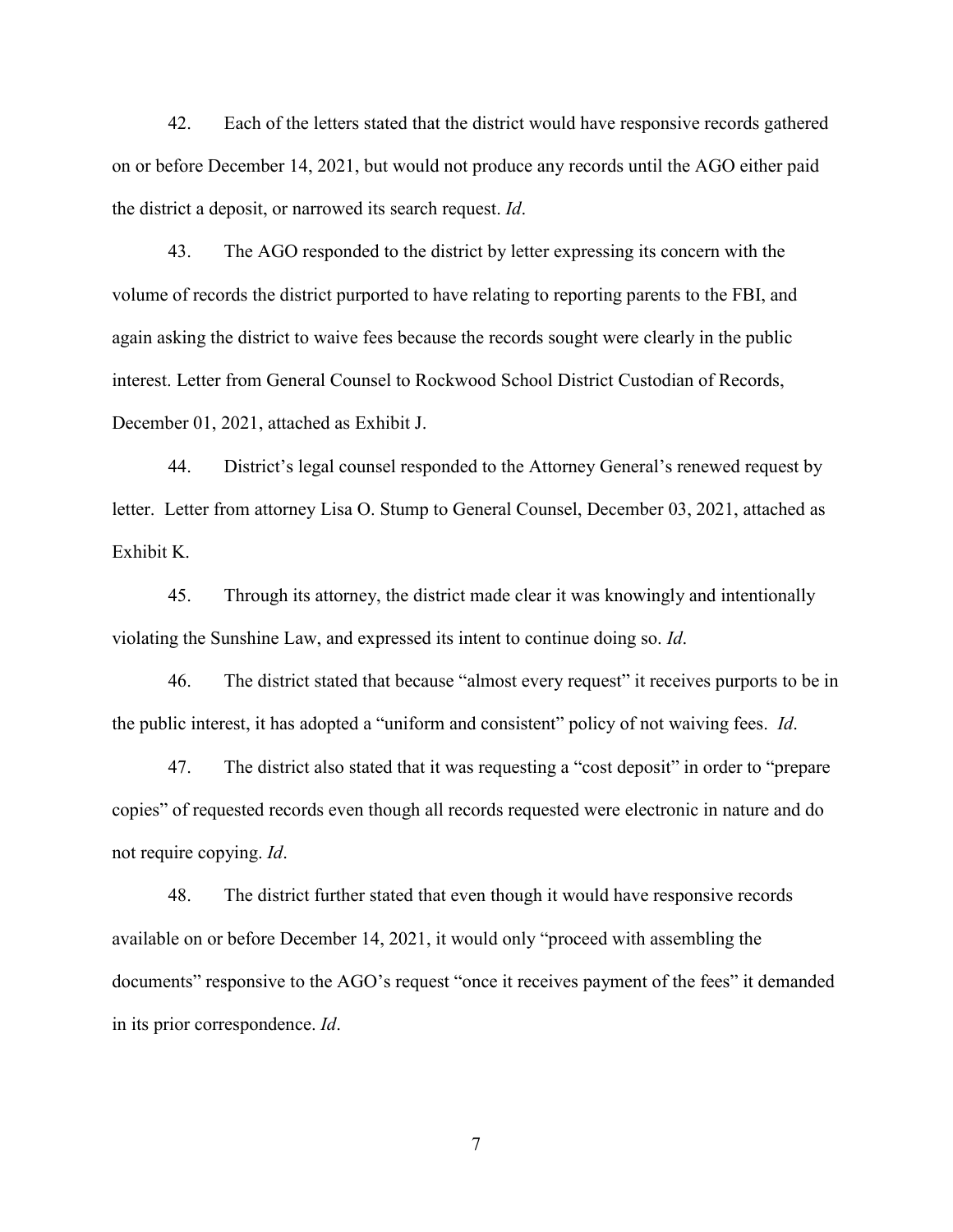49. Finally, the district stated its intent to keep any fees paid by the AGO in order to "recoup the cost" of producing the requested documents. *Id*.

50. Following receipt of the December 03, 2021, letter from District's counsel, the AGO sent a fourth and final Sunshine request to the District seeking a copy of the District's Sunshine Log, or other document used to track sunshine requests, responses and fee payments. Letter to Rockwood School District Custodian of Records, December 07, 2021, attached as Exhibit L.

51. The District timely responded on December 09, 2021, and produced the requested records. Roster of Requests 2021-2022, Exhibit M.

## **COUNT I**

#### **Violation of § 610.026, RSMo, by Demanding Advance Payment of Fees**

52. Petitioner herein restates and incorporates by reference all preceding paragraphs.

53. Fees for copying public records and research time are set forth in § 610.026.1(1), and fees for providing access to various media are set forth in  $\S 610.026.1(2)$ .

54. Section 610.026.2 provides for the advance payment of *copying* fees and states, "payment of such copying fees may be requested prior to the making of copies."

55. The Sunshine Law makes no provision for the advance payment of any fees other than the copying fees expressly allowed under § 610.026.2.

56. In its November 29, 2021 letter the District demanded advance payment of all fees prior to providing access to requested records.

57. The District reiterated its demand for advance payment of fees in its December 03, 2021, letter from counsel.

58. The District knew the records requested by the Attorney General's Office were not subject to copying fees because only electronic records were requested.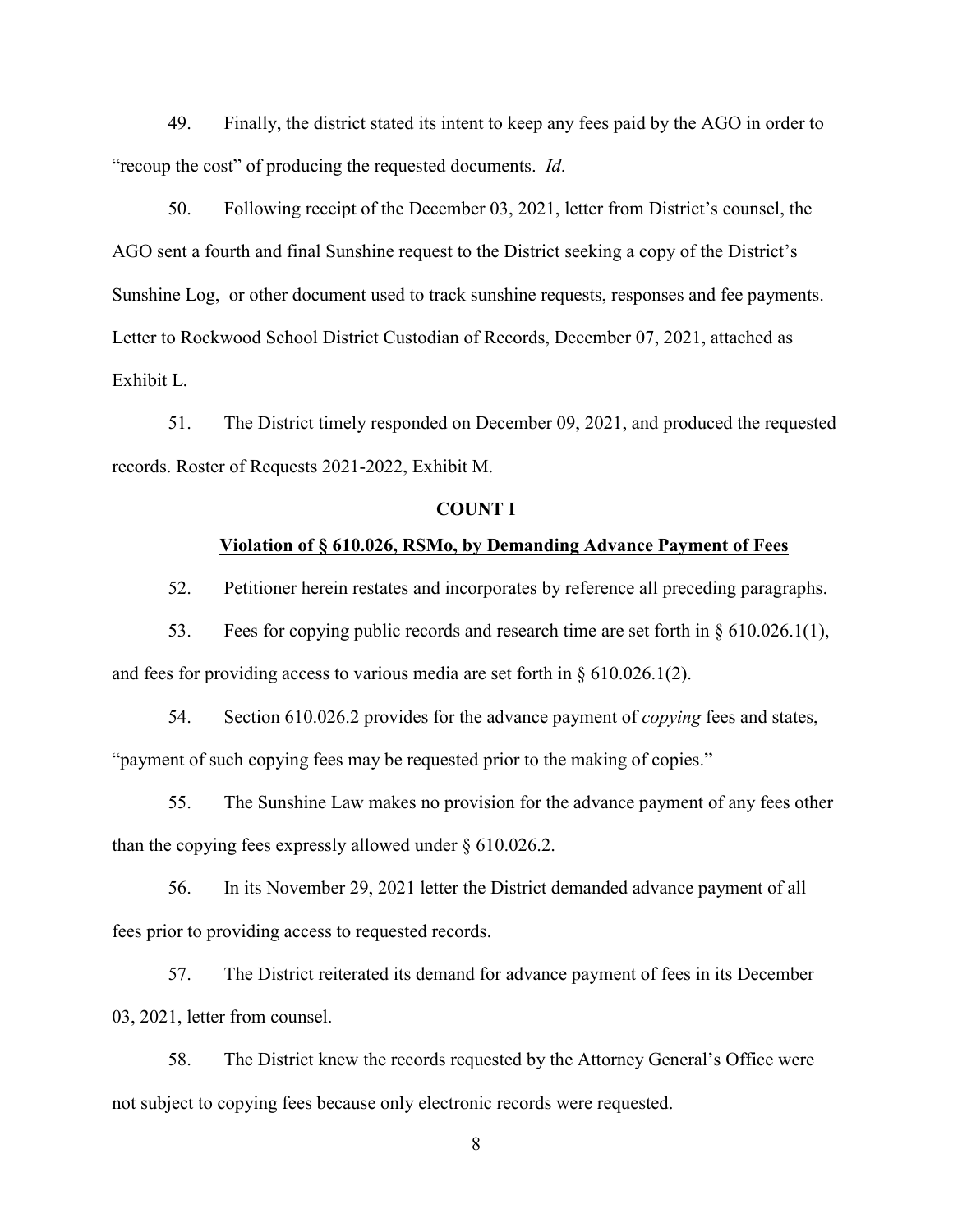59. The District violated § 610.026 by demanding advance payment of fees for items or services other than copies as a precondition to making public records available to the Office.

60. The District knew of its obligations under the Sunshine Law, including that requests for advance payment of fees is limited to the cost of paper copies.

61. The District purposely violated  $\S 610.026.2$  by demanding advance payment of fees for items or services other than copies as a precondition to making public records available to the Office.

62. The District intended to demand advance payment of fees in violation of the Sunshine Law in order to limit or delay the Office's access to public records, and it knew that demanding advance payment of all fees would further the District's ability to do so

WHEREFORE Plaintiff requests that this Court enter a judgment in favor of Plaintiff: (a) declaring that Defendant violated § 610.026 by impermissibly demanding advance payment of fees for items or services other than copies; (b) ordering appropriate injunctive relief by requiring the Defendant to immediately disclose all records requested by the Office; (c) order \$1000 in civil penalties based on any knowing violation of the Sunshine Law under § 610.027.3; (d) ordering \$5,000 in civil penalties based on any purposeful violation of the Sunshine Law under § 610.027.4; and (e) for such further relief as the Court deems just and appropriate.

## **COUNT II**

#### **Violation of § 610.026, RSMo, by Improperly Assessing Copying Fees**

63. Petitioner herein restates and incorporates by reference all preceding paragraphs.

64. Fees for copying public records and research time are set forth in § 610.026.1(1), and fees for providing access to various media are set forth in § 610.026.1(2).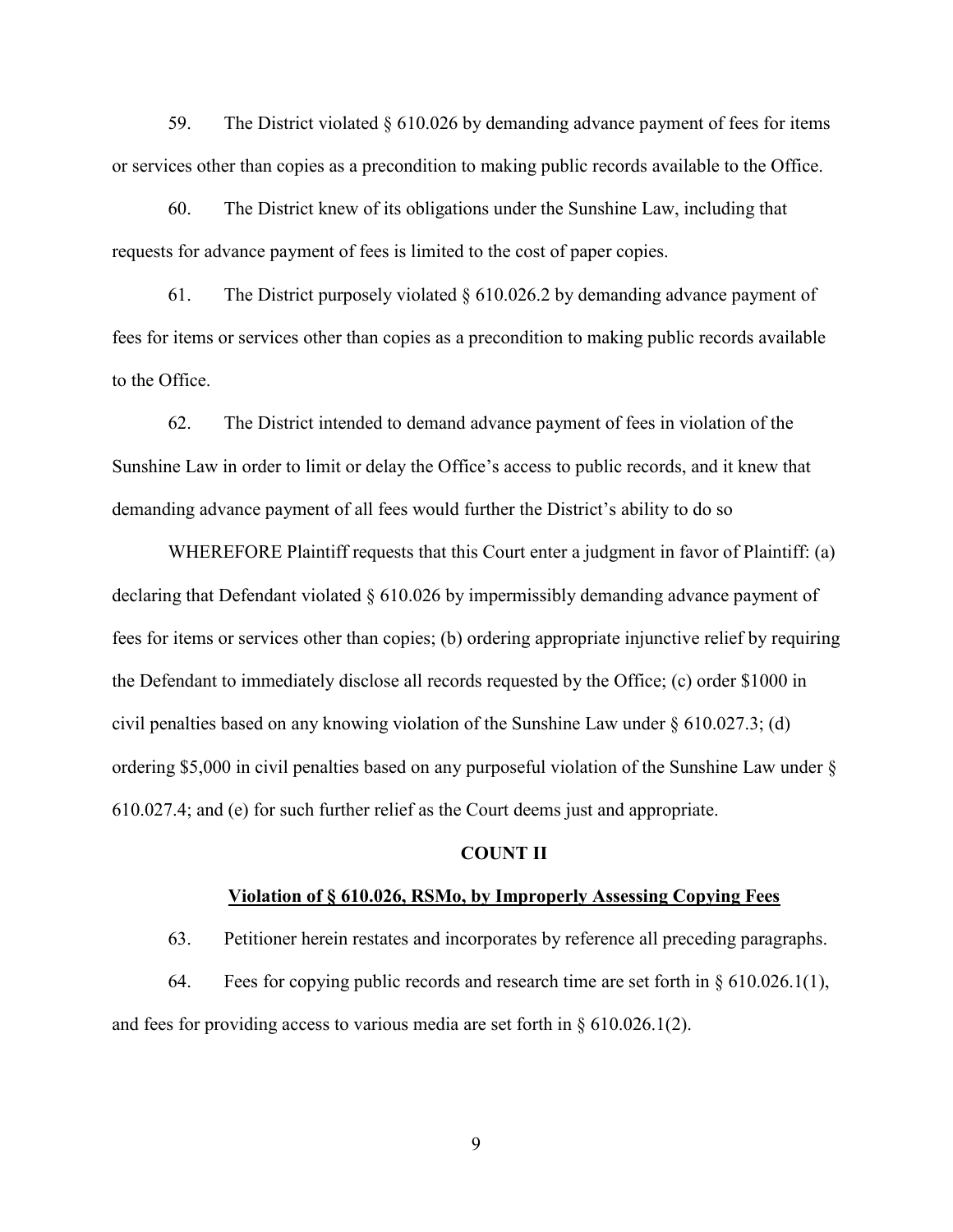65. Section 610.026.1 allows public bodies to charge fees for the "actual cost of research time" and to request advance payment of *copying* fees.

66. The copying fees allowed under § 610.026.1 are for paper copies only, not for electronic duplication.

67. Section 610.023.3 requires that public bodies provide records in the requested format if that format is available.

68. In this case the AGO requested only electronic records that do not require copying.

69. Nevertheless the district asserted in its initial response, and then confirmed in its December 03, 2021, letter that the fees it requested from the AGO were for "preparing copies" of the requested records.

70. On information and belief, Rockwood School District stores district emails and text messages in electronic format, not paper, and does not need to charge for making paper duplications.

71. Fees associated with duplicating computer files are accounted for in § 610.026.1(2).

72. The fees permitted in subparagraph (2) are limited to the actual cost of staff time to reproduce the records on a specific format such as magnetic tape or disk, and for the cost of the specified medium.

73. On information and belief, Rockwood School District is able to produce and share electronic files on line and does not need to produce computer records using magnetic tape or disk.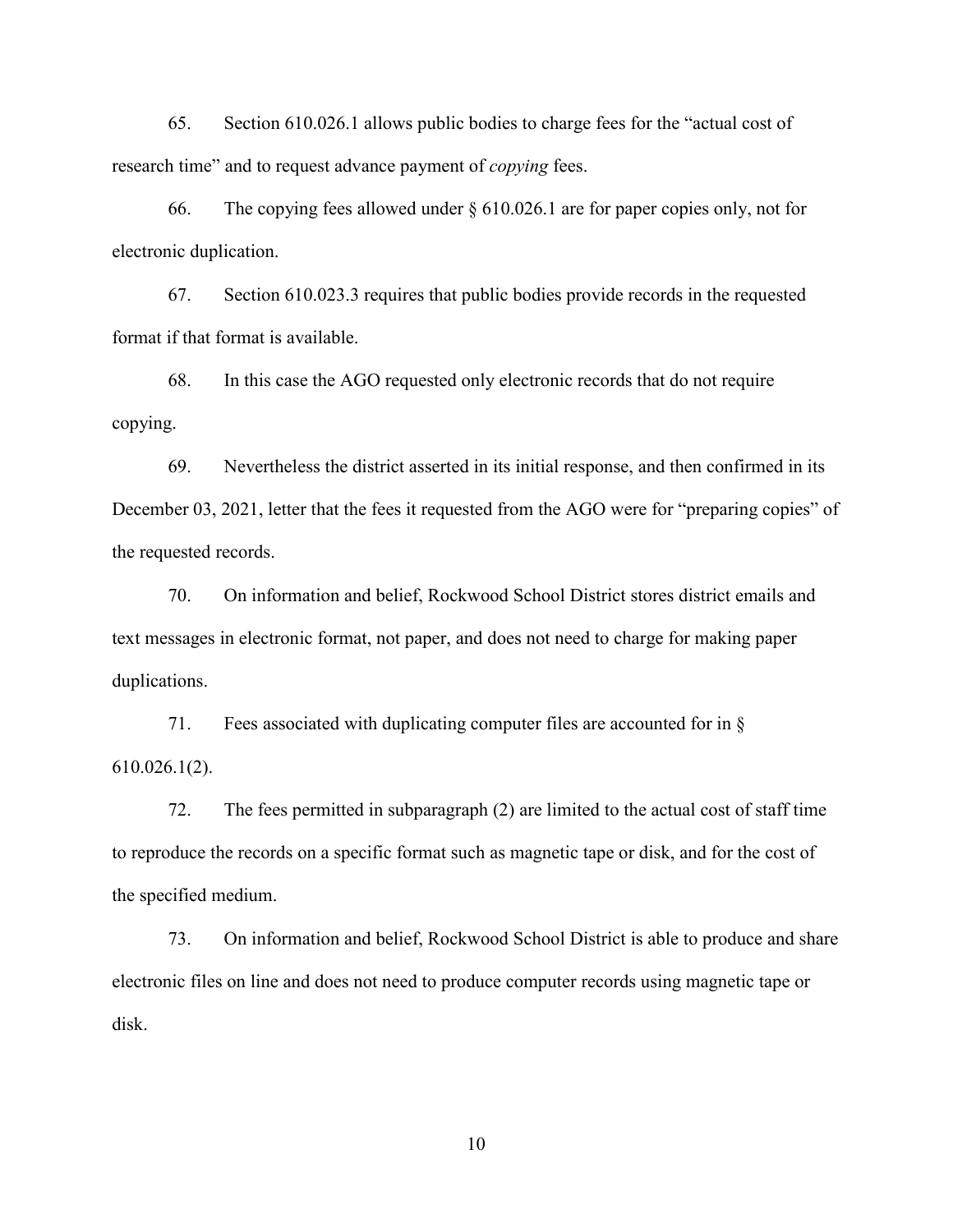74. Or, in the alternative, the District could simply provide a work station at a district facility to make responsive records "available for inspection" as required by § 610.023.2 without the need for making copies or charging fees.

75. On information and belief, Rockwood School District's real motivation for charging duplicating fees is not to facilitate records production or recoup the actual cost of computer tapes and disks, but to create a financial barrier that will frustrate citizens' ability to access records to which they are entitled.

76. The District purposely violated § 610.026.1 by demanding fees for making copies of records that are both stored, and able to be shared, electronically.

77. The District intended to improperly charge copying fees in violation of the Sunshine Law in order to limit or delay the Office's access to public records, and it knew that demanding payment for improper copying fees would further its ability to do so.

 WHEREFORE Plaintiff requests that this Court enter a judgment in favor of Plaintiff: (a) declaring that Defendant violated § 610.026 by impermissibly demanding payment of copying fees for electronic records; (b) ordering appropriate injunctive relief by requiring the Defendant to immediately disclose all records requested by the Office; (c) order \$1000 in civil penalties based on any knowing violation of the Sunshine Law under § 610.027.3; (d) ordering \$5,000 in civil penalties based on any purposeful violation of the Sunshine Law under § 610.027.4; and (e) for such further relief as the Court deems just and appropriate.

#### **COUNT III**

## **Violation of § 610.013, RSMo, by Failing to Provide Access to Records**

78. Petitioner herein restates and incorporates by reference all preceding paragraphs.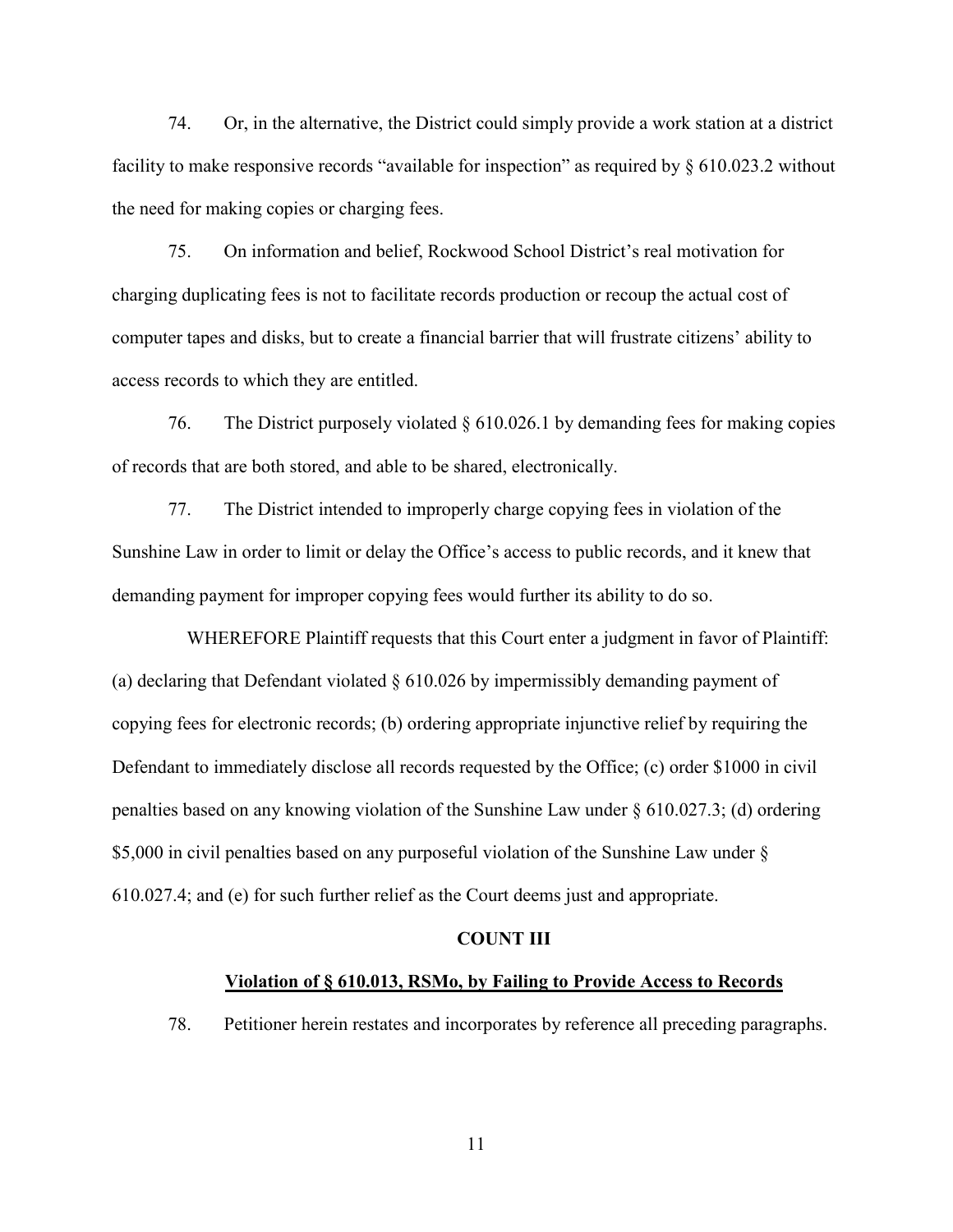79. Section 610.023 requires government bodies to either produce requested records within three days, or provide a detailed explanation for any delay and provide the earliest date records will be available.

80. In each of its initial responses the District informed the AGO that records would be available on or before December 14, 2021.

81. The district further indicated it would adjust its fee demand, either up or down, once it had completed its records search and identified a precise number of responsive records and knew the exact amount of time required to compile responsive records. Exhibits G, H and I

82. In its subsequent letter from counsel the district noted specifically it had,

"[N]ever stopped work on your requests and continues to devote staff time to them. The District explained that the earliest date the records would be available would be December 14, 2021 . . . [i]f some or all of the records are in fact available prior to December 14, as indicated, the District *will provide them to you earlier*." Exhibit J (emphasis added).

83. Despite these assurances from both the District and its counsel, December 14, 2021 came and went without the District producing any documents, making documents it had retrieved available for inspection, or requesting an additional extension of time.

84. Moreover, the Sunshine Log the district produced on December 09, 2021, in response to this office's request does not reflect a single minute being spent by the District to fulfill this office's three initial document requests. *See* Exhibit L.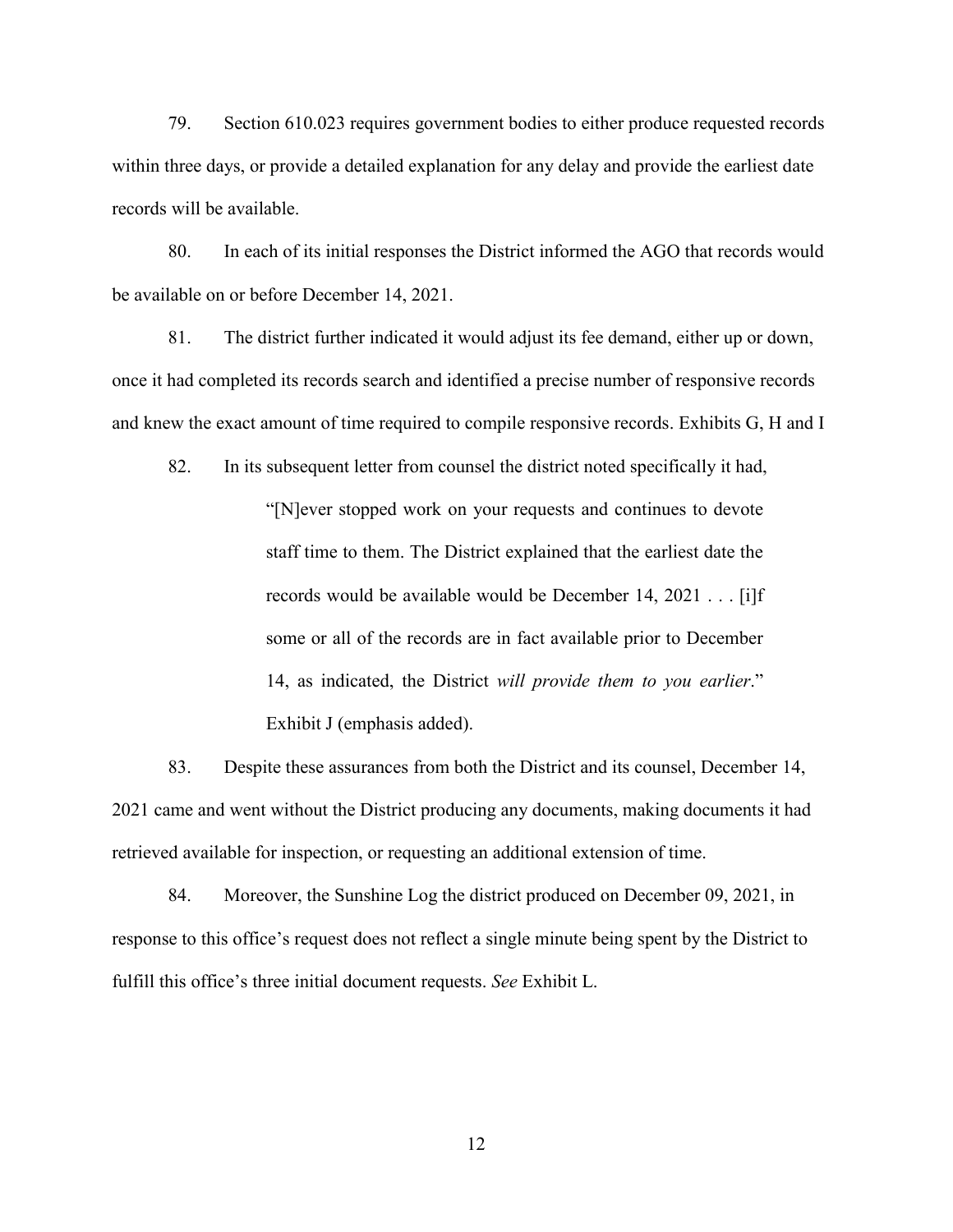85. To date, the District has still not produced a responsive document, adjusted its fee demand (improper though it is), made documents available for inspection, or notified the AGO of a need for additional time.

86. On information and belief, the District never searched for or gathered responsive documents, nor did it ever intend to do so.

87. The District purposely violated § 610.013 by failing to produce any responsive documents within its own articulated time frame, or ever.

88. The District intended to improperly withhold responsive documents in violation of the Sunshine Law in order to limit the Office's access to public records, and it knew that failing to turn over responsive documents would achieve that end.

WHEREFORE Plaintiff requests that this Court enter a judgment in favor of Plaintiff: (a) declaring that Defendant violated § 610.013 by impermissibly failing to produce responsive records; (b) ordering appropriate injunctive relief by requiring the Defendant to immediately disclose all records requested by the Office; (c) order \$1000 in civil penalties based on any knowing violation of the Sunshine Law under § 610.027.3; (d) ordering \$5,000 in civil penalties based on any purposeful violation of the Sunshine Law under § 610.027.4; and (e) for such further relief as the Court deems just and appropriate.

### **COUNT IV**

#### **Violation of § 610.026.3, RSMo, by Improperly Retaining Sunshine Fees**

89. Petitioner herein restates and incorporates by reference all preceding paragraphs.

90. Section 610.026.3 of the Sunshine Law states that "each public governmental body of the state shall remit all moneys received by or for it from fees charged pursuant to this section to the director of revenue for deposit to the general revenue fund of the state."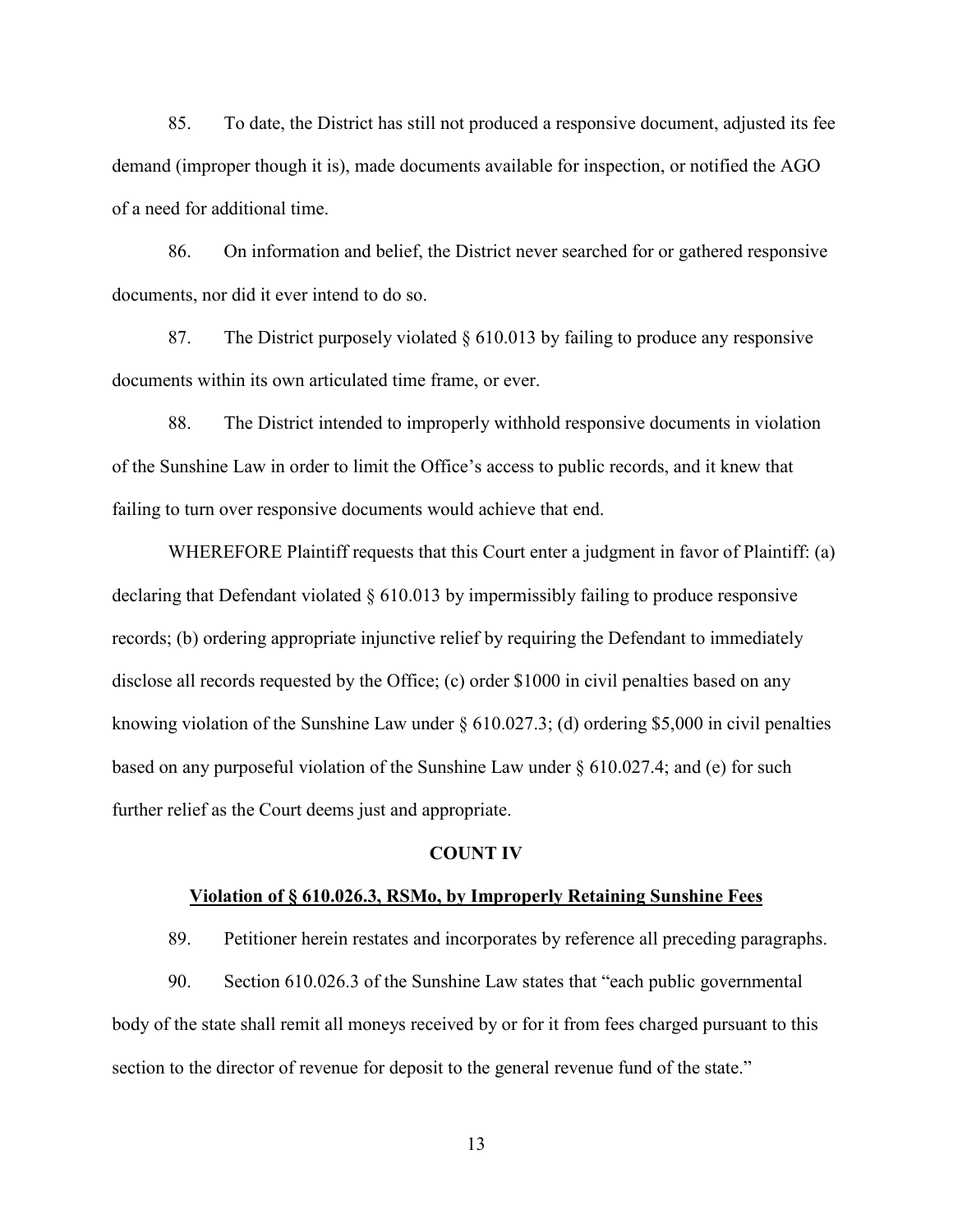91. The District's Sunshine Log shows that the district collected \$4,235.68 in sunshine fees between 06/27/2021 and 12/08/2021. Exhibit L.

92. On information and belief, the district retained in its own budget all the moneys it received to fulfill sunshine law requests rather than remitting them to the director of revenue for deposit in the state's general revenue fund.

93. The District was aware of its obligation under § 610.026.3 to remit sunshine fees to the director of revenue for deposit to the general revenue fund of the state.

94. The District purposely violated  $\S$  610.026.3 by failing to remit sunshine fees to the director of revenue.

95. The District intended to improperly retain sunshine funds in violation of the Sunshine Law by failing to remit moneys received to the director of revenue.

WHEREFORE Plaintiff requests that this Court enter a judgment in favor of Plaintiff: (a) declaring that Defendant violated § 610.026.3 by impermissibly failing to remit sunshine funds to the director of revenue; (b) ordering appropriate injunctive relief by requiring the Defendant to immediately repay all sunshine funds to the director of revenue, with interest; (c) order \$1000 in civil penalties based on any knowing violation of the Sunshine Law under § 610.026.3; (d) ordering \$5,000 in civil penalties based on any purposeful violation of the Sunshine Law under § 610.027.4; and (e) for such further relief as the Court deems just and appropriate.